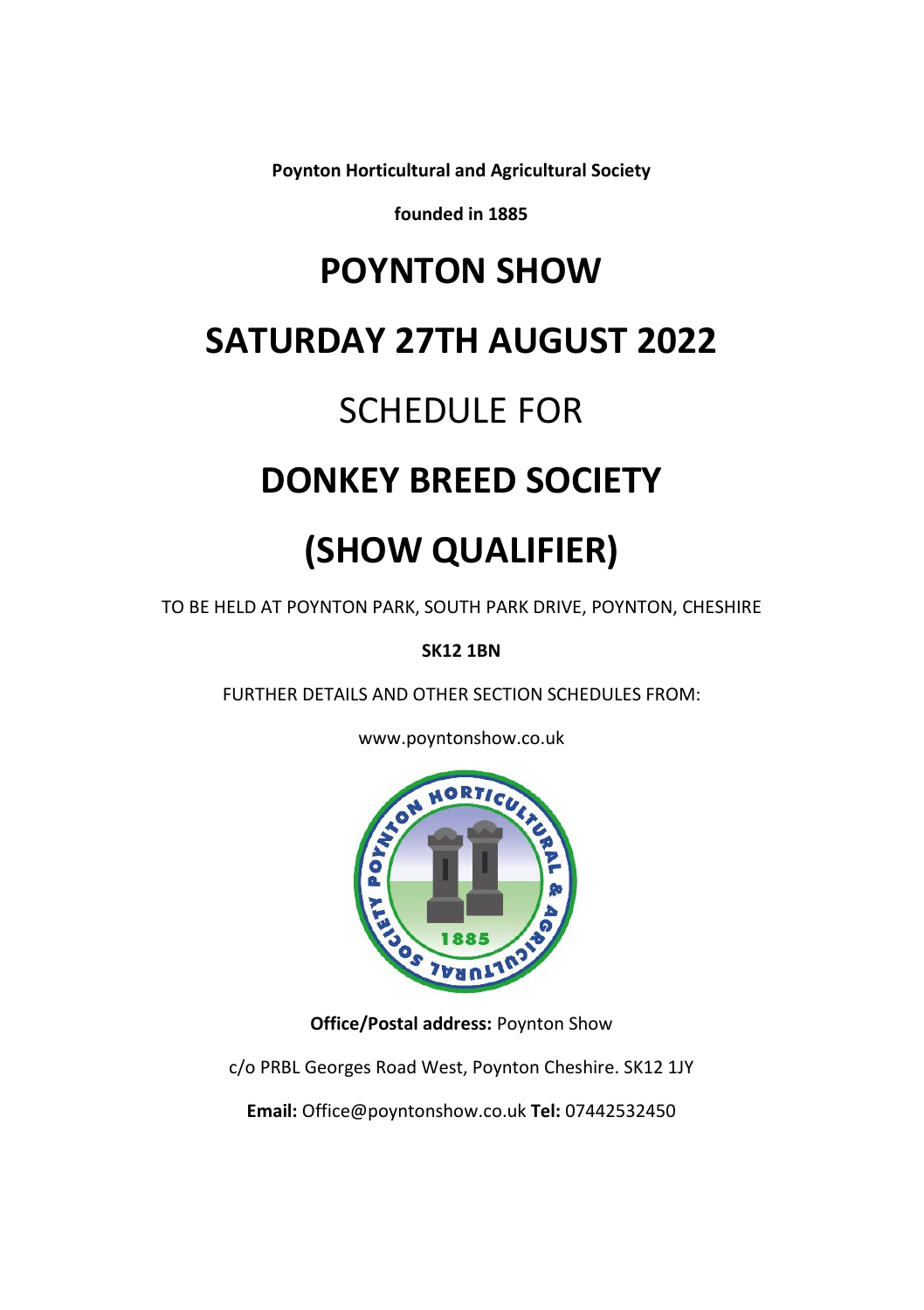Donkeys must have been vaccinated to comply with the requirements of primary course (1st vaccination and then 2nd vaccination between 21-92 days later) followed by the first booster (150-215 days) and all subsequent boosters. Donkeys may compete having received the primary course and prior to the first booster but not within the 7 days of receiving a vaccine dose.

Donkeys must have been vaccinated within 6 months before the show but not less than 7 days of arriving at the show.

#### Foals

In foal mares that have already had vaccinations, of primary equine influenza course should be vaccinated 4-6 weeks before the foal is due to be born.

Foals should be vaccinated for equine influenza at 6 months to commence their primary course.

### **PLEASE NOTE THAT NEITHER VACCINATION CERTIFICATES NOR PASSPORTS SHOULD BE SENT TO THE SHOW OFFICE PRIOR TO THE EVENT.**

### **HOWEVER, RANDOM CHECKS WILL BE CARRIED OUT ON THE SHOWGROUND DURING THE SHOW.**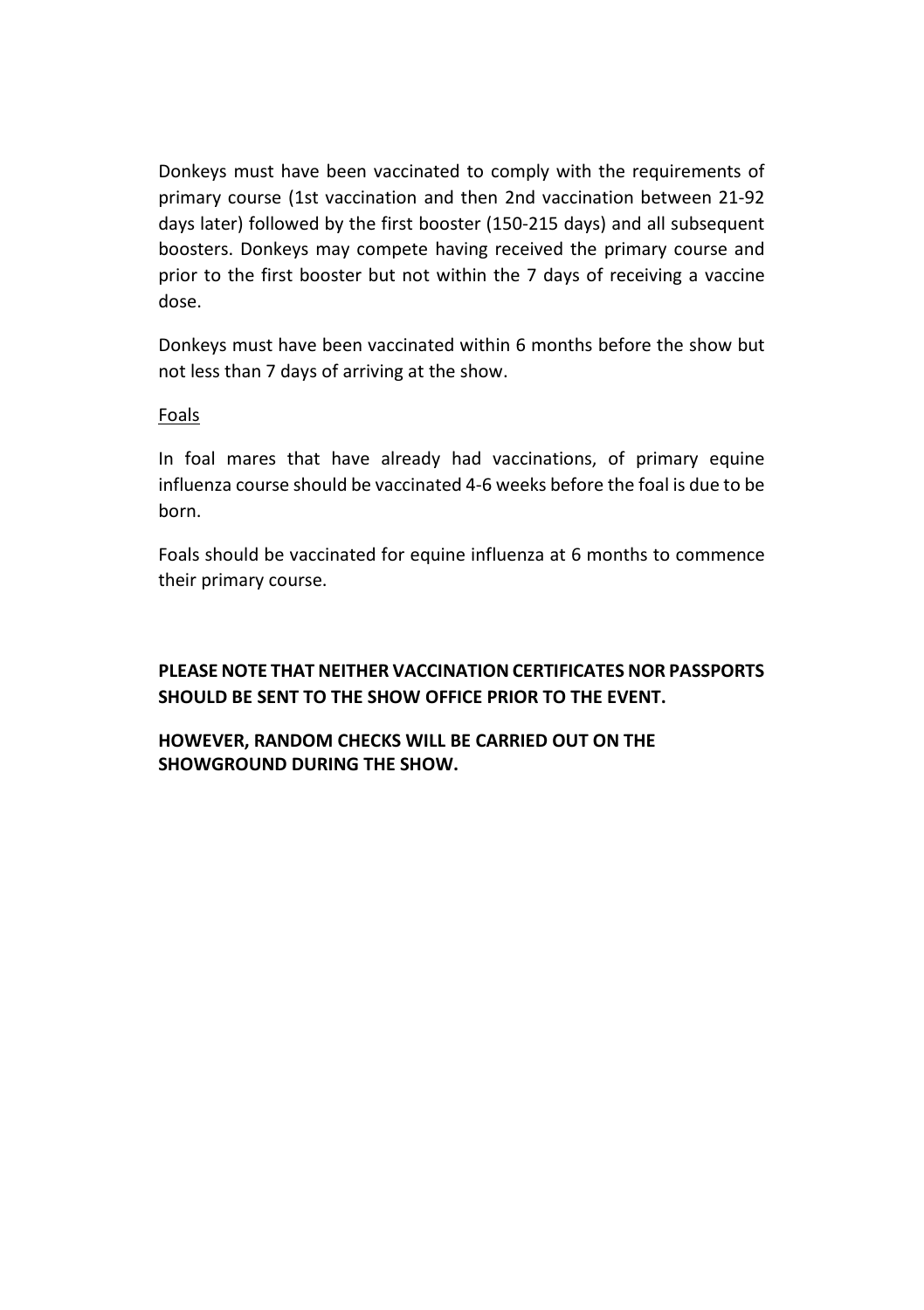## **DONKEY CLASSES**

### incorporating

### **THE NORTHERN AREA DONKEY BREED SOCIETY SHOW QUALIFIER**

This is officially recognised as a Donkey Breed Society Show Qualifier, for which a Certificate will be awarded to the Champion Exhibit from the In-hand Classes.

The In-hand Champion Donkeys at this Show (provided that they are owned by fully paid up members of the DBS) automatically:

- (i) Qualify for the relevant Championship at the DBS Supreme Championships 2016. A Donkey may win more than one DBS Championship at Shows but will qualify only once for the DBS Supreme Championship Show. Where the Champion Donkey has previously qualified, the Reserve In Hand Champion Donkey will be deemed the qualifier.
- (ii) (ii) Achieve one of the four required qualifiers to become a DBS In Hand Champion Donkey.

The In Hand Champion Donkey

(iii) Qualifies for the Summerhays Brood Mare Award Scheme

Classes are open to any Donkey owner, whether or not they are members of the Donkey Breed Society, but the Rosettes and Certificate awarded by the Donkey Breed Society can only be awarded to those persons who are fully paid up members at the date of this event.

Stallions and Colts must be properly dressed in bridle and bit with the leading rein correctly attached to the bit. No person under the age of 18 years may handle an entire Donkey (foals excepted).

**JUDGE: In-Hand & Driving:** MRS E. CROSKERY

**ENTRY FEE: £5.00**

**PRIZE MONEY**: 1st - £10; 2nd - £8; 3rd - £6; 4th - £5.

**Judging will commence at 10.00 a.m.**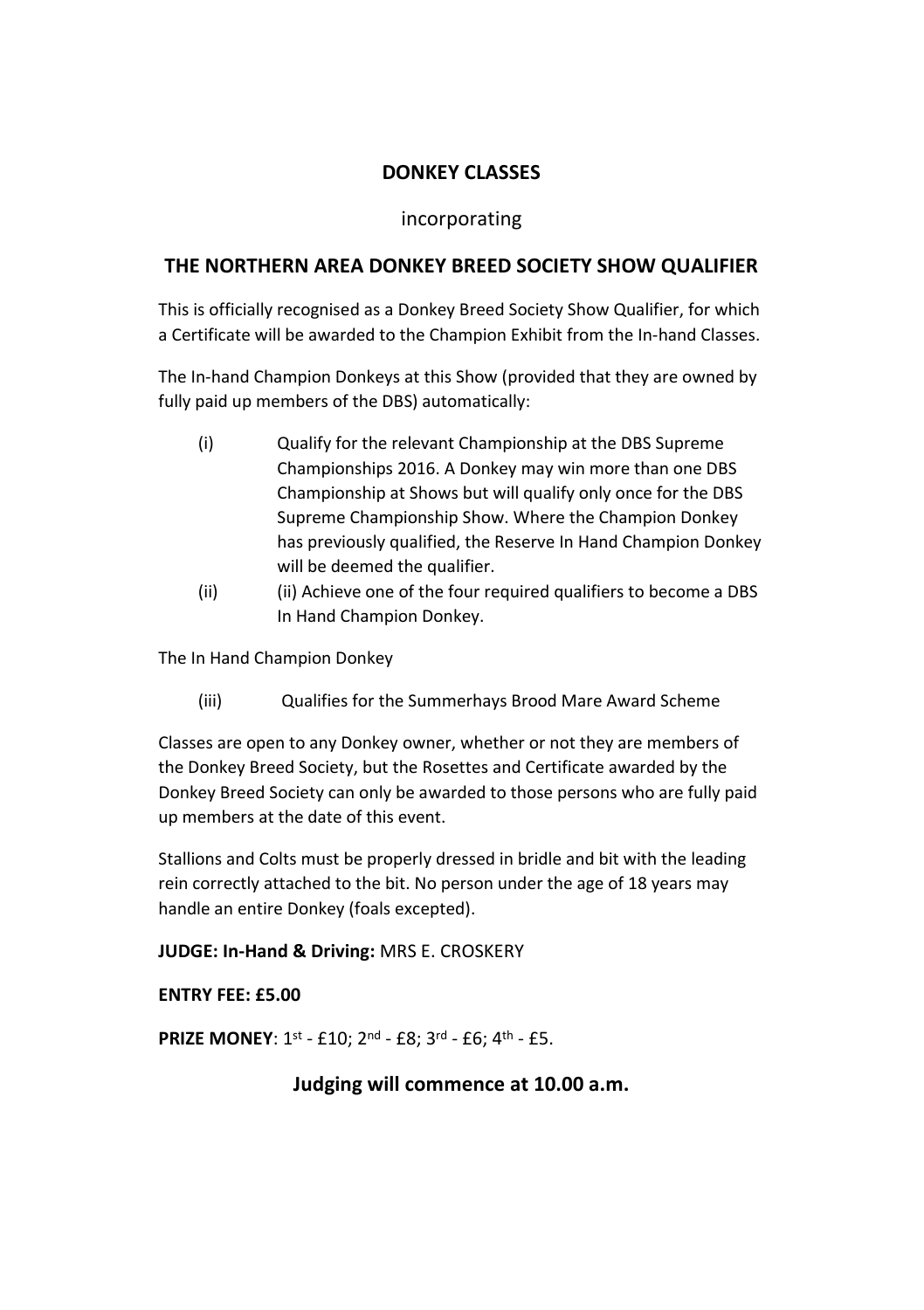| Class 1            | BEST CONDITIONED AND TURNED OUT DONKEY                                                                     |  |
|--------------------|------------------------------------------------------------------------------------------------------------|--|
|                    | The Tara Trophy                                                                                            |  |
| Class <sub>2</sub> | STALLIONS AND GELDINGS 4 years old and over                                                                |  |
|                    | The Lindrick Trophy for best stallion                                                                      |  |
|                    | The Bramshill Trophy for best gelding                                                                      |  |
|                    | DBS rosettes to the best novice stallion & gelding                                                         |  |
| Class <sub>3</sub> | MARE of at least 4 years old or BROOD MARE of at least 5<br>years old with own foal at foot                |  |
|                    | (foals to be six weeks old or more on the date of this event)<br>Gaytrice Trophy<br>Best Foal-Garth Trophy |  |
| Class 4            | DBS rosettes to the best novice and best foal<br>YOUNG STOCK 3 years & under                               |  |
|                    |                                                                                                            |  |

#### **CHAMPIONSHIPS**

1<sup>st</sup> and 2<sup>nd</sup> prize winners from class 2-4 will compete for:

#### **THE DONKEY BREED SOCIETY CHESHIRE COUNTY CHAMPIONSHIP TROPHY** and

#### **THE SUNNY GLEN RESERVE CHAMPIONSHIP TROPHY**

**Best local Donkey** owned by a D.B.S member living within a 25 mile radius. TO WEAR COLOURED ARMBAND IF ELIGIBLE

#### Class 5 **PET DONKEY**

No restriction on the number of donkeys owned.

This class to be judged entirely on suitability of donkey as family pet.

Conformation not taken into account.

#### Class 6 **LARGE DONKEY**

#### **\*\*\*\*\*\*\*\*LUNCH BREAK 1 HOUR\*\*\*\*\*\*\*\*\***

#### **DRIVING CLASSES**

Class 7 **Long Reining MARE OR GELDING 3 YEARS OR OVER**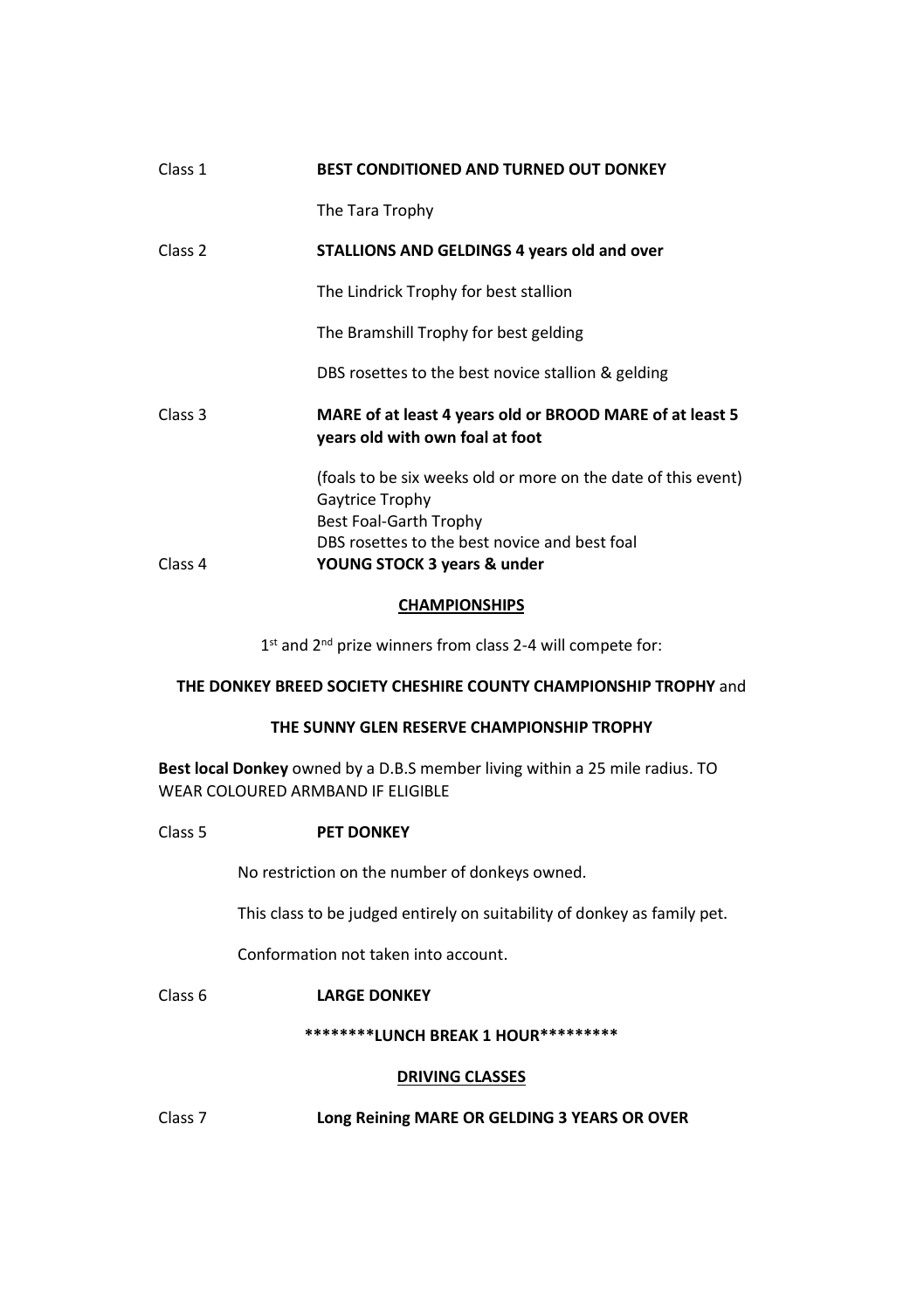#### Class 8 **OPEN DRIVING –** Private, Exercise or Trade Vehicles

#### **Donkey born in or before 2018**

#### Class 9 **BEST WHIP Donkey born in or before 2018**

Vehicle and Harness must be safe but otherwise are not taken into consideration. The Classis judged on the Whips ability to drive in the traditional English style. Lovatt Trophy to the Best Whip – Highest Placed Junior

#### **DRIVING CHAMPIONSHIP**

1<sup>st</sup> & 2<sup>nd</sup> prize winners from classes 10 & 11 compete for:

#### **THE BEECHFIELD TROPHY**

#### **Presentation of Award for best Coloured Donkey**

| Class 10.                                     | YOUNG HANDLER for children aged 3 -15 years                                                                                                                                                                                                                       |  |
|-----------------------------------------------|-------------------------------------------------------------------------------------------------------------------------------------------------------------------------------------------------------------------------------------------------------------------|--|
| Class 11.                                     | Paddock Hill Trophy<br>DBS Rosettes to the Best Young Handler & Best Novice<br>Handler<br>No entire Donkeys. Competitors will be required to complete<br>a short test as required by the judge.<br>RIDDEN DONKEY - donkey to be 4 years old and over              |  |
|                                               | May be led, Rider must not exceed the weight and height<br>restrictions laid down by the DBS. When a child competes on a<br>leading reign, the donkey must be lead by a competent adult<br>(18 years & over) and lead reins must be attached to the nose<br>band. |  |
|                                               | Kirkham Riding Club Trophy                                                                                                                                                                                                                                        |  |
|                                               | DBS Rosette to the Best Young Rider and Best Novice Young<br>Rider.                                                                                                                                                                                               |  |
| Class 12.                                     | <b>HANDY DONKEY</b><br>Timed obstacle course                                                                                                                                                                                                                      |  |
| NO VEHICLE WILL BE ALLOWED ON THE SHOW GROUND |                                                                                                                                                                                                                                                                   |  |
|                                               | UNLESS DISPLAYING AN APPROPRIATE VEHICLE PASS.                                                                                                                                                                                                                    |  |

The Society's Veterinary Surgeons are on call throughout the Show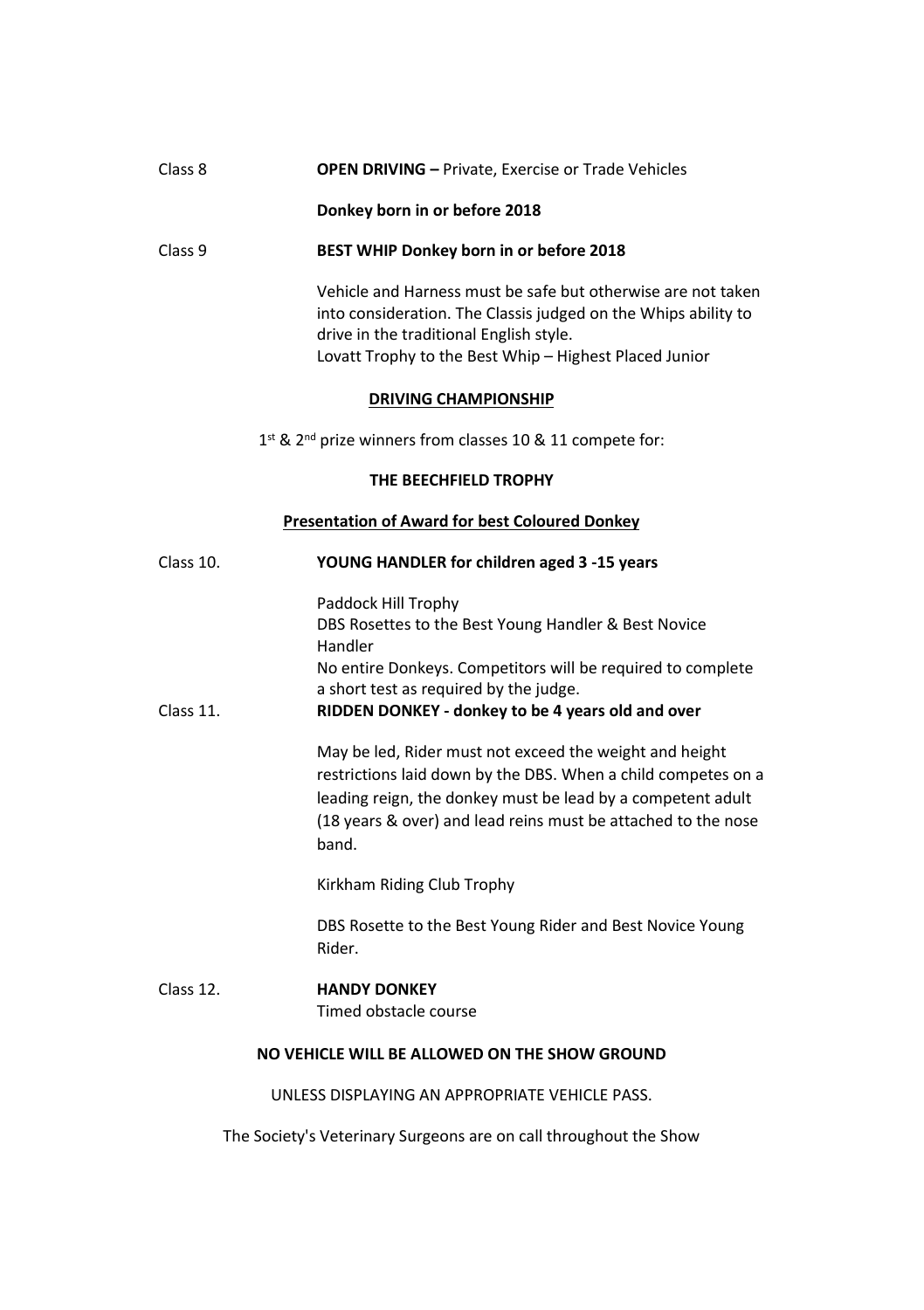## **HEALTH & SAFETY**

All exhibitors should comply with the requirements set out in the Health and Safety Policy, organisation and arrangements of the Poynton Horticultural & Agricultural Society. Copies of this policy may be obtained from the Society Secretary and will be displayed in the Show Office prior to and during the Show.

Specifically, all exhibitors, trade stand occupiers and entertainment & catering providers are required to maintain their exhibits/areas in such a manner so as to comply with current Health and Safety Regulations and guidance, and to ensure that their activities do not endanger themselves, other exhibitors or members of the general public.

Further specific advice and guidance is available via the Show's Honorary Health and Safety Officer.

### *NO VEHICLE WILL BE ALLOWED ON THE SHOW GROUND*

UNLESS DISPLAYING AN APPROPRIATE VEHICLE PASS.

The Society's Veterinary Surgeons are on call throughout the Show

Poynton Show values your support and respects your privacy. We are committed to protecting your personal data and the processing of it, only in accordance with legal requirements. For more details, please go to our website and view the 'Privacy Policy' page.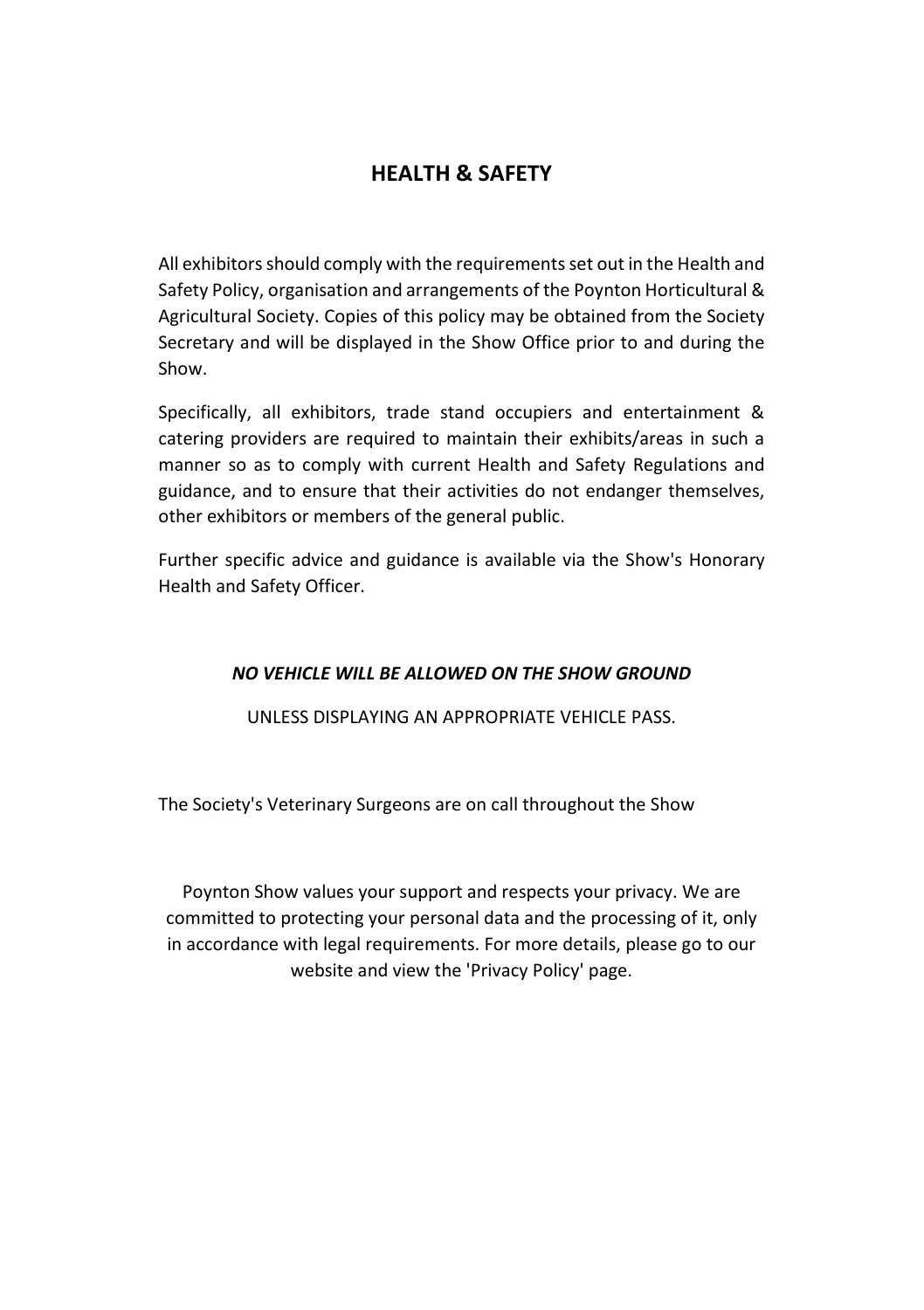#### **DBS DONKEY CHAMPIONSHIP SHOW**

Saturday 27<sup>th</sup> August 2022 Closing date for entries-Saturday 20th August 2022 **ENTRY FORM to: Joy Wilcox, 84 Halsteads, Dove Holes, High Peak Derbyshire, SK17 8BT** Mobile 07958 120099

**Name of Owner……………………………………………………………..**

| Class | Exhibitor | Name of Donkey | Entry |
|-------|-----------|----------------|-------|
| No    |           |                | Fee   |
|       |           |                |       |
|       |           |                |       |
|       |           |                |       |
|       |           |                |       |
|       |           |                |       |
|       |           |                |       |
|       |           |                |       |
|       |           |                |       |
|       |           |                |       |
|       |           |                |       |

**Please make cheques payable to "Poynton Show" Total Entry Fee Enclosed £**

**Address…………………………………………………………………………………………………………………**

**………………………………………………………………………………………………………………………………**

**…………………………………………………………………………………….Post Code………………………..**

Telephone Number …………………………………………………………………………………………………..

We require 'Parental Consent' to process personal data, for all children under the age of 13 years old.

Name of Parent: Signature